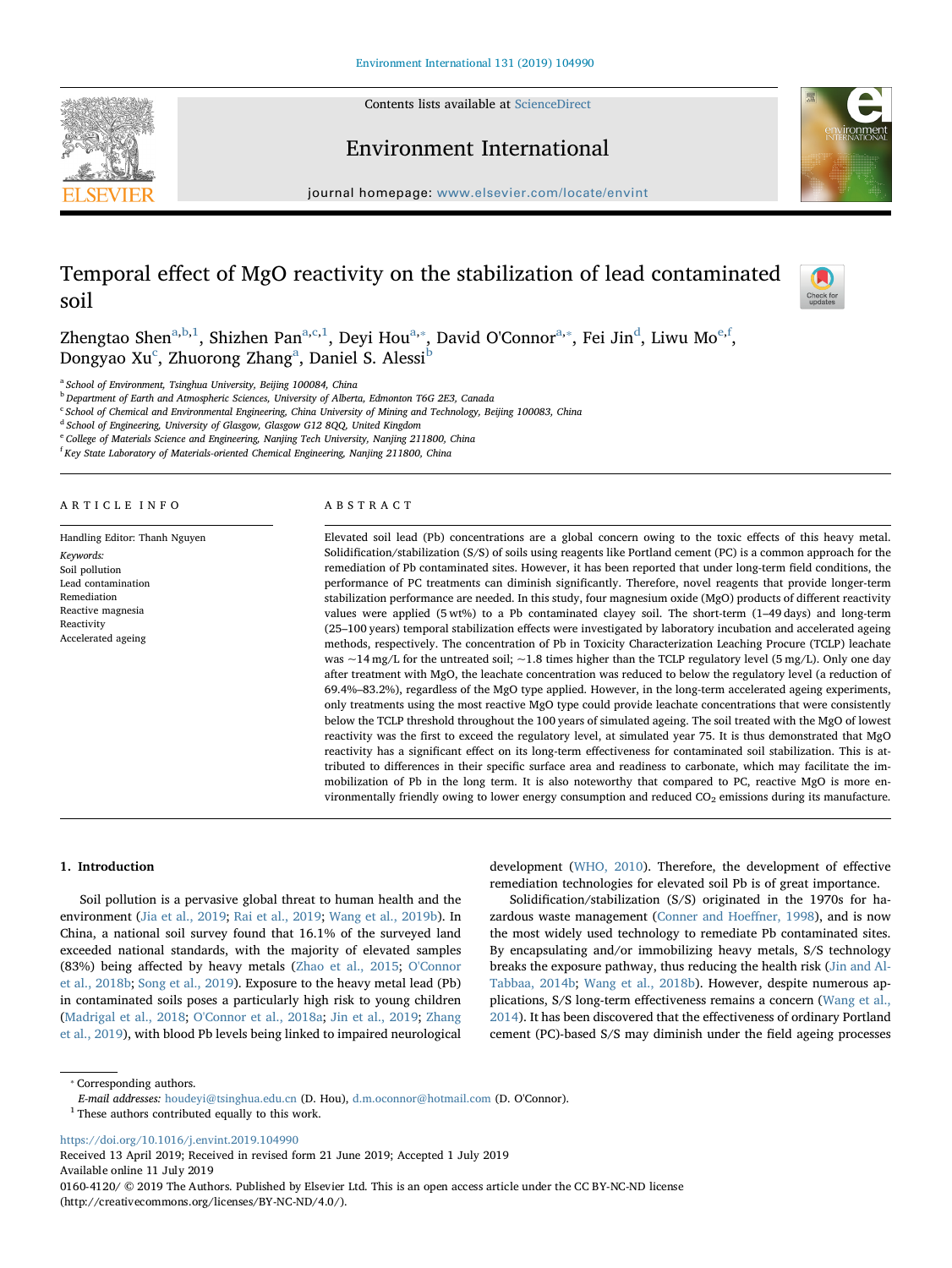such as acid rainfall, wetting and drying cycles, thawing and freezing cycles, and ultraviolet radiation ([Wang et al., 2014;](#page-6-6) [Shen et al., 2018](#page-6-7)).

In comparison to PC, magnesium oxide (MgO), also known as magnesia, is more resistant to field ageing, having significantly higher durability [\(Jin and Al-Tabbaa, 2014b](#page-5-7); [Cao et al., 2018](#page-5-8)). MgO is typically produced through the thermal decomposition (calcination) of Mgbearing carbonates such as magnesite and dolomite ([Jin and Al-Tabbaa,](#page-5-9) [2013\)](#page-5-9). This process is considered more environmentally friendly than PC production, because calcination occurs at lower temperature, thus requiring less energy input [\(Yi et al., 2016](#page-6-8)). The hydration products of MgO (e.g. brucite,  $Mg(OH)_{2}$ ) are much less soluble than those of PC, and they are more resistant to acid rain dissolution, indicating the longterm stability ([Jin et al., 2015\)](#page-5-10). Therefore, it is expected that the stabilization of soils with MgO will achieve better long-term effectiveness than with PC. Apart from long-term stability, short-term effectiveness is also critical for practical applications of S/S in site remediation. It is well understood that PC typically takes 28 days to reach sufficient performance [\(Chen et al., 2009](#page-5-11)). The effective performance of MgObased stabilization can potentially be much more rapid. Because the reactivity of MgO can be controlled by adjusting production temperature and residence time, and higher reactive MgO can result in faster hydration and stabilization performance ([Jin and Al-Tabbaa, 2013\)](#page-5-9). For instance, [Shen et al. \(2018\)](#page-6-7) observed that MgO significantly reduced the mobility of Pb in soil after just 1 day.

The hydration of MgO to  $Mg(OH)_2$  plays a vital role in the stabilization process, which immobilizes heavy metals through physical encapsulation, adsorption and precipitation reactions [\(Shen et al., 2018](#page-6-7); [Wang et al., 2019a](#page-6-9)). The hydration kinetics are dependent on the MgO reactivity, which is usually measured by its acid neutralization time ([Jin and Al-Tabbaa, 2013\)](#page-5-9). In general, there are three grades of MgO produced through the calcination of magnesite: (i) reactive or lightburnt MgO, which is typically produced at 600–1000 °C; (ii) hard-burnt MgO, which is produced at  $\sim$ 1000–1400 °C and (iii) dead-burnt MgO, produced at above 1400 °C. Numerous studies confirmed the effect of calcination temperature and residence time on the reactivity of MgO, with lower temperatures and shorter residence times forming MgO of higher reactivity, higher surface area, and lower crystallinity ([Shand,](#page-5-12) [2006\)](#page-5-12). The relationship between the reactivity of MgO and the calcination temperature (for magnesite) is summarized in Fig. S1 and Table S1. It can be seen that MgO with higher reactivity is produced at lower calcination temperatures, which follows an exponential relationship.

Theoretically, highly-reactive MgO could rapidly hydrate and effectively immobilize heavy metals in the very short-term, however, its relatively low crystallinity and high surface area makes it susceptible to acid rain dissolution in the longer term. On the other hand, less reactive MgO should have relatively better long-term and lower short term stability because of its slower dissolution and hydration kinetics. MgO is one of the most promising reagents for contaminated soil stabilization, and if the short-term and long-term performance in heavy metal stabilization can be optimized, its practical application can be significantly benefitted. However, no such investigations have been carried out so far.

In this study, MgO with four different reactivity values were applied to the stabilization of a Pb contaminated clayey soil. The short-term effectiveness from 1 to 49 days after treatment was investigated in a laboratory incubation test. Then the long-term effectiveness to 100 years after treatment was investigated by artificially accelerated ageing. This study aimed to find the optimal application of MgO for Pb stabilization in soils.

#### 2. Materials and methods

# 2.1. MgO and soil

Four MgO products used in this study were manufactured by the calcination of magnesite. The reactivity values of the four products

<span id="page-1-0"></span>Table 1 Properties and composition of the four MgO products.

| $\frac{0}{0}$ |  |  |  |  |  |
|---------------|--|--|--|--|--|
| $Al_2O_3$     |  |  |  |  |  |
| 0.213         |  |  |  |  |  |
| 0.434         |  |  |  |  |  |
| 1.14          |  |  |  |  |  |
| 1.12          |  |  |  |  |  |
|               |  |  |  |  |  |

were determined by the acidic neutralization method proposed in ([Jin](#page-5-13) [and Al-Tabbaa, 2014a\)](#page-5-13). Briefly, 5 g of MgO was added to 400 mL of 0.25 M acetic acid solution containing phenolphthalein as a pH indicator. The time from adding the MgO to the change of the solution color was recorded as 33, 93, 359, and 3322 s for the four products ([Table 1\)](#page-1-0). The products are labelled herein as M33, M93, M359, and M3322, with M33 having the highest reactivity. Brunauer–- Emmett–Teller (BET) specific surface areas for the MgO products were determined to be 47.4  $\text{m}^2/\text{g}$  for M33 to 2.30  $\text{m}^2/\text{g}$  for M3322 [\(Table 1](#page-1-0)), which were measured by  $N_2$  adsorption/desorption using a Tristar II 3020 (Micromeritics) instrument. The pH values of all MgO products were similar, at pH 10.5–10.6, which were determined at a solid/liquid ratio of 1:5 g/mL using a pH electrode. The chemical compositions were determined by X-ray fluorescence (XRF) using an APL PerformX analyzer (Thermo Fisher), which showed that the MgO purity generally decreased with decreasing reactivity because more ashes (e.g.,  $SiO<sub>2</sub>$  and CaO) formed at higher calcination temperatures [\(Table 1](#page-1-0)).

The soil treated was a Pb contaminated soil washing residue. Its description and properties can be found in [Shen et al. \(2018\)](#page-6-7) and in [Table 2.](#page-1-1) The clayey soil has a relatively high pH value of 9.14. The soil was oven dried, ground, and sieved (< 2 mm). The concentration of Pb in the soil was determined after microwave assisted acid digestion (USEPA method 3051) to be 4280 mg/kg by inductively coupled plasma optical emission spectrometer (ICP-OES).

# 2.2. Short-term incubation

Based on previous studies [\(Shen et al., 2018\)](#page-6-7), the four MgO products were added to soil at a dosage rate of 5 wt%. Along with a control sample (0% dosage) the soil moisture content was raised to 40% (wt. water to dry soil) and thoroughly mixed. The moisture 40% was selected based on pre-trials at water content of 10–50%, which found that 40% is the most suitable to avoid too dry or too wet for the soil. The soils were incubated in sealed containers at ambient temperature and saturated relative humidity for 49 days. Sub-samples were periodically collected for further analysis on days 1, 7, 28, and 49.

#### 2.3. Long-term ageing

Quantitative accelerated ageing based on wetting-drying cycles was applied to the soils after 49-days incubation according to the procedure

<span id="page-1-1"></span>

| Table 2                                 |
|-----------------------------------------|
| Properties of the Pb contaminated soil. |

| Property                           | Value |
|------------------------------------|-------|
| рH                                 | 9.14  |
| Clay $(0-002 \text{ mm})$ $(\%)^a$ | 89.7  |
| Silt $(0.002 - 0.05$ mm) $(\%)^a$  | 10.3  |
| $Pb$ (mg/kg)                       | 4280  |
| $Al_2O_3$ (%)                      | 12.5  |
| MnO(%)                             | 3.36  |
| CaO $(%)$                          | 1.44  |

(a-based on United States Department of Agriculture System)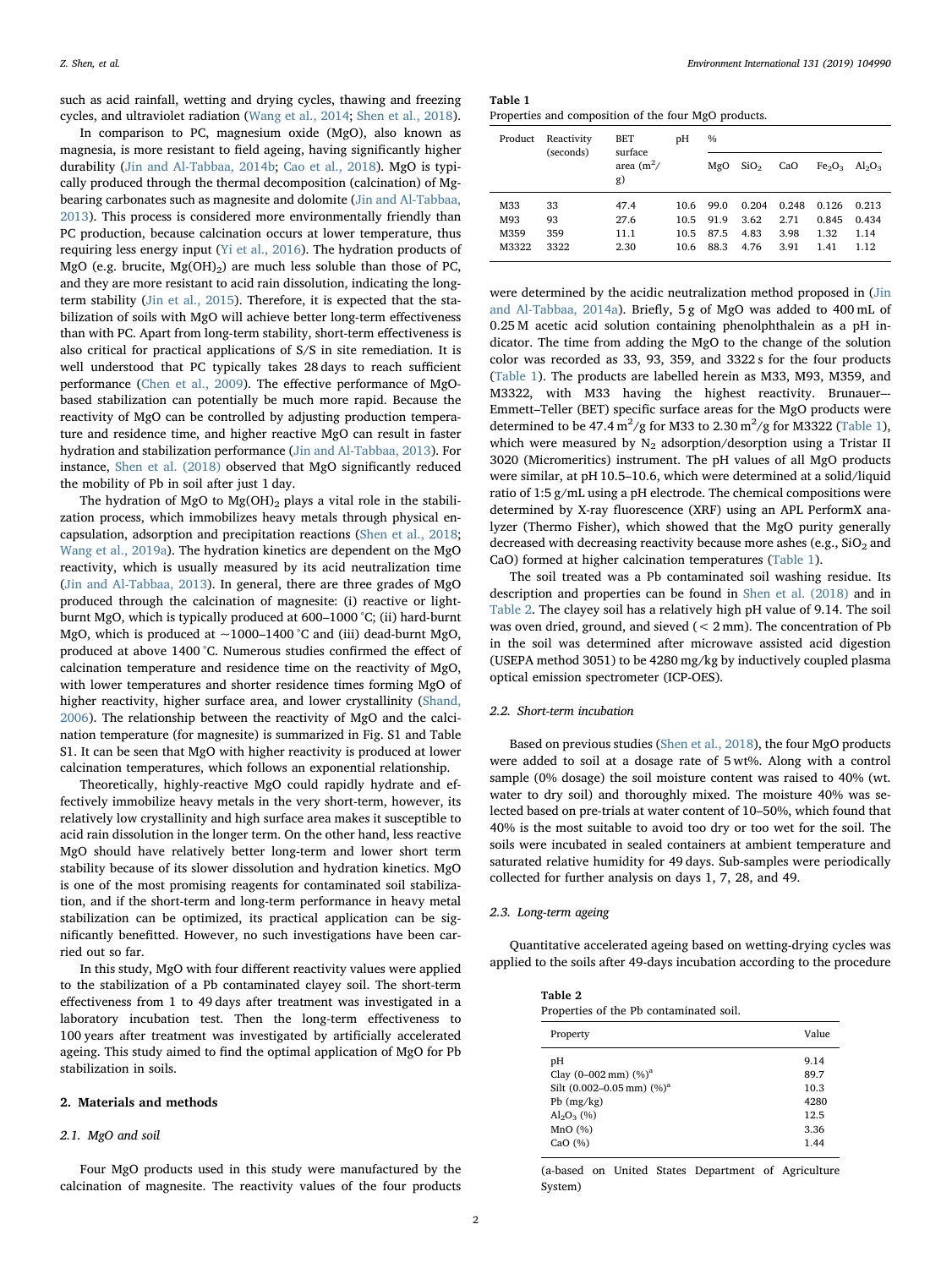described in [Shen et al. \(2018\).](#page-6-7) Rain water dissolution is one of the most important factors that contribute to the mobilization of heavy metals under field conditions. Therefore, carbonic acid (pH 5.6) was used to simulate natural rain water ([Du et al., 2017\)](#page-5-14). Assuming 1  $m<sup>3</sup>$  of soil (at a dry density of  $1.3 \text{ g/cm}^3$ ) receives  $2000 \text{ mm}$  natural rainfall over an area of  $1 \text{ m}^2$  [\(Suzuki et al., 2013](#page-6-10)), then it can be calculated that 1 g of dry soil receives 1.538 mL of rain water annually.

For each wetting-drying cycle, the soils were mixed with carbonic acid solution at the solid (dry weight) to liquid ratio of 1:9.625 g/mL and the mixture was stirred for 8 h, representing 6.25 years of rainfall wash. After stirring, the mixture was settled and the supernatant was removed. The soils were loosely placed on ceramic trays and oven dried at 40 °C to reach constant weight (typically taking around 16 h) to complete the drying process. The soils underwent a total of 16 wettingdrying cycles, with samples collected for analysis after 4, 8, 12, and 16 cycles simulating 25, 50, 75, and 100 years of field ageing.

#### 2.4. Chemical and microstructural analysis

Collected samples were first oven dried at 40 °C to reach constant weight. The pH of the samples was then tested at a solid/liquid ratio of 1:5 g/mL using a pH electrode. The leachability of Pb in the samples were evaluated following US EPA Method 1311 - Toxicity Characteristic Leaching Procedure (TCLP). Briefly, the soil and buffer solution (HOAc/ NaOAc, pH 2.88) were mixed at a solid to liquid ratio of 1:20 g/mL in a polyethylene tube, and shaken at 250 rpm for 18 h before filtration. Pb concentrations in the filtrate were measured by ICP-OES. The total metal concentrations in soil samples were determined by ICP-OES after microwave assisted acid digestion (USEPA method 3051). The crystalline phases in the samples were examined using a D8 ADVANCE X-ray diffractometer (XRD) (Bruker). Briefly, dry samples were mounted on a flat holder and examined with a Cu Kα source operating at 40 kV and 40 mA, emitting radiation at a wavelength of 1.5406 Å. The scanning regions were between 2θ values of 10–80° at a step rate of 0.1 s/step and a resolution of 0.01°/step.

The leaching behavior of Pb in the samples was determined by a 4 step sequential extraction procedure [\(Shen et al., 2016](#page-5-15)). Briefly, Pb was partitioned into four fractions through the following steps:

 $F1$  – exchangeable fraction: The soils  $(1 g)$  was extracted with 8 mL of 0.5 M  $MgCl<sub>2</sub>$  (adjusted to pH 7.0 using NaOH or HCl) and shaken at 250 rpm for 20 min at room temperature;

F2 – carbonate-bound fraction: The solid residue from Step 2 was extracted with 8 mL of 1 M NaOAc (adjusted to pH 5.0 with HOAc) and shaken at 250 rpm for 5 h at room temperature;

F3 – reducible fraction: The residue from Step 2 was extracted with 20 mL of  $0.04$  M NH<sub>2</sub>·OH·HCl in 25% (v/v) HOAc followed with occasional agitation for 6 h at 96 °C;

F4 – oxidizable and residual fractions: The total Pb concentration in soil determined by microwave digestion subtracted by the sum the fraction 1, 2, and 3.

Following each step, the samples were centrifuged, and the supernatant was filtered (< 0.22 μm), preserved by acidification, and diluted when necessary before determining the Pb concentration by ICP-OES. The remaining soil was washed with 20 mL deionized water prior to the following extraction step.

# 2.5. Statistical analysis

All experiments except XRD tests were conducted in duplicate. The mean and standard deviations (SDs) are presented for each experiment. The significance of differences between each group was determined by one-way ANOVA using Duncan method at the significant level of 0.05 using SPSS 17, and is indicated by different lower case letters in the figures.

<span id="page-2-0"></span>

Fig. 1. TCLP leaching of treated soils across 49 days of incubation: (A) Pb leachate concentrations, (B) Pb leachability as a percentage of total Pb.

# 3. Results and discussion

# 3.1. Short-term effectiveness

The TCLP leachate Pb concentration of the untreated soil was  $\sim$ 14 mg/L ([Fig. 1\)](#page-2-0), which is 1.8 times above the regulatory level (5 mg/ L), this suggests that 6.50% of the total Pb in the soil was leachable. After MgO treatment, the TCLP concentrations significantly reduced to below the regulatory level (a reduction of 69.4%–83.2%) only 1 day after treatment, regardless of MgO reactivity; the Pb leachability was reduced to only 1.16%–2.12% of the total Pb. The TCLP concentrations further reduced after seven days of incubation to 0.75–1.31 mg/L, and then remained relatively constant from day 7 to day 49 of incubation.

It is of note that the SDs of the data for M33, M93, M359, and M3322 at Day 1 ([Fig. 1](#page-2-0)) were relatively large, reflecting the MgO hydration being at an early stage, and the distribution within the soil samples having not reached uniformity, resulting in the spatial heterogeneity. By day 7, the SDs significantly reduced, suggesting better distribution and homogeneous MgO hydration.

[Table 3](#page-3-0) summarizes the time-dependent performance of various MgO based materials for heavy metal stabilization in the published literature. [Nzediegwu et al. \(2018\)](#page-5-16) also observed rapid immobilization of Pb by MgO, but with the inclusion of Ground Granulated Blast-furnace Slag (GGBS). [Jin and Al-Tabbaa \(2014b\)](#page-5-7) reported that MgO + GGBS effectively immobilized Pb and Zn by 7 days after treatment, with the TCLP leachate concentrations remaining relatively constant from day 7 to day 28. Other studies have found that the immobilization of heavy metals with MgO was still developing after 28 days ([Goodarzi and Movahedrad, 2017;](#page-5-17) [Wang et al., 2018a\)](#page-6-11). The differences in temporal performance may result from differences in soil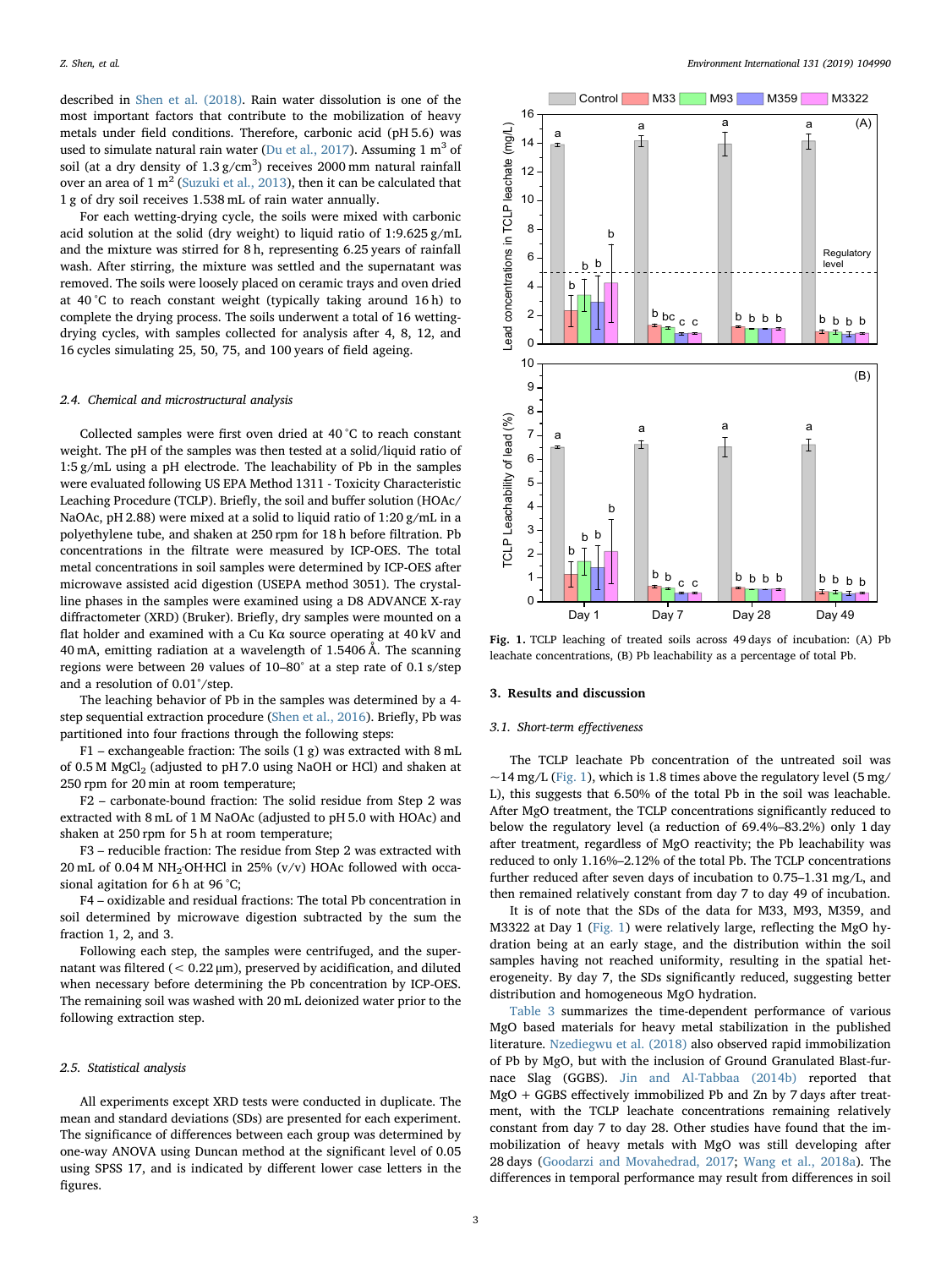$\overline{1}$ 

Table 3

<span id="page-3-0"></span>

|                      |                             | Temporal performance of MgO-based materials in heavy metal stabilization. |                         |                        |                                                                                                                   |                                    |
|----------------------|-----------------------------|---------------------------------------------------------------------------|-------------------------|------------------------|-------------------------------------------------------------------------------------------------------------------|------------------------------------|
| Material             |                             | MgO reactivity (s) Soil contaminant (and concentration<br>as mg/kg)       | Dosage (wt%) Time scale |                        | Time-dependent stabilization                                                                                      | Reference                          |
| M <sub>g</sub> O     | 33, 93, 359, 3322 Pb (4280) |                                                                           |                         | $1-49$ days            | Rapid immobilization at Day 1, gradually developed to Day 7 and then<br>remain relatively constant                | Present study                      |
| MgO                  | 33, 93, 359, 3322 Pb (4280) |                                                                           |                         | Simulated 25-100 years | Immobilization remains effective at Year 75 except M3322, only M33 was Present study<br>effective at Year 100     |                                    |
| MgO                  | N/A                         | Zn (1500), Cu (1200), Ni (1600), Pb<br>(2500)                             | $\frac{4}{3}$           | 9-28 days              | Development of immobilization from Day 9 to Day 28 after treatment                                                | (Wang et al., 2018a)               |
| MgO:GGBS (1:3)       | N/A                         | Zn (325-1950)                                                             | $5-30$                  | 9-28 days              | Development of immobilization from Day 7 to Day 28 after treatment                                                | (Goodarzi and Movahedrad,<br>2017) |
| MgO:GGBS (1:8)       | 102                         | Pb (20,000)                                                               | $12 - 18$               | $1-28$ days            | Rapid immobilization from at Day 1, and then gradually developed to Day<br>11 and then remain relatively constant | (Nzediegwu et al., 2018)           |
| MgO                  | > 1800                      | Pb (446-8409)                                                             |                         | 1 month                | Effective immobilization, indication of long-term benefit                                                         | (Sanderson et al., 2015)           |
| MgO:GGBS (1.5:8.5)   |                             | Pb (825-3300), Zn (825-3300)                                              | 33                      | $7-160$ days           | Effective immobilization at Day 7, and remain constant at Day 28 and after                                        | (Jin and Al-Tabbaa, 2014b)         |
| MgO:Si-rich minerals | N/A                         | Zn (410), Cu (120), Pb (1700), Cr<br>(240)                                | $\overline{15}$         | 28 days                | Effective immobilization                                                                                          | (Wang et al., 2019a)               |
| $Mg$ O               | N/A                         | Pb (736)                                                                  | $0.5 - 3.5$             | Simulated 100 years    | Effective immobilization                                                                                          | (Suzuki et al., 2013)              |
|                      |                             |                                                                           |                         |                        |                                                                                                                   |                                    |

<span id="page-3-1"></span>

Fig. 2. TCLP leaching across 100 years of simulated ageing: (A) Pb leachate concentrations, (B) Pb leachability as a percentage of total Pb.

texture, contamination type and levels, incubation conditions, and MgO properties (e.g., reactivity, particle sizes and purity).

# 3.2. Long-term effectiveness

The TCLP Pb leaching results after accelerated ageing are shown in [Fig. 2](#page-3-1). It can be observed that the leachate concentrations for the untreated soil remained high (11.7–16.4 mg/L) throughout. The TCLP leaching concentrations remained lower than the regulatory level for all soils treated with MgO at simulated Year 25 and Year 50, although there was a slight increase (1.99 –3.43 mg/L) over Day 49 of incubation (0.71 –0.87 mg/L).

However, the M3322 treatment exceeded the regulatory level at simulated Year 75 (9.94 mg/L), suggesting 5.22% of the Pb in the soil was leachable. At simulated year 100, the leached Pb in soils treated with M93, M395, and M3322 (6.32 –8.48 mg/L) all exceeded the regulatory level, with leachabilities of 3.13%–4.44%. The soil treated with M33 was the only sample whose Pb leaching remained below the regulatory level for the full 100 simulated years. As summarized in [Table 3](#page-3-0), [Suzuki et al. \(2013\)](#page-6-10) also found that MgO could e ffectively stabilize Pb soil (spiked kaolinite clay) for 100 simulated years, using a  $H_2SO_4$  solution to simulate 100-years of field ageing in one go. Other studies using MgO-based materials for heavy metal stabilization have only focused on its short-term performance.

The total Pb concentration in the soils across the simulated 100 years is shown in [Fig. 3](#page-4-0). The total Pb in the untreated soil continuously decreased from 4270 to 3370 mg/kg due to Pb leaching caused by the arti ficial rainwater (carbonic acid). This suggests a certain amount of Pb in the untreated soil is labile and poses a risk to the environment under long term under field conditions. In contrast, total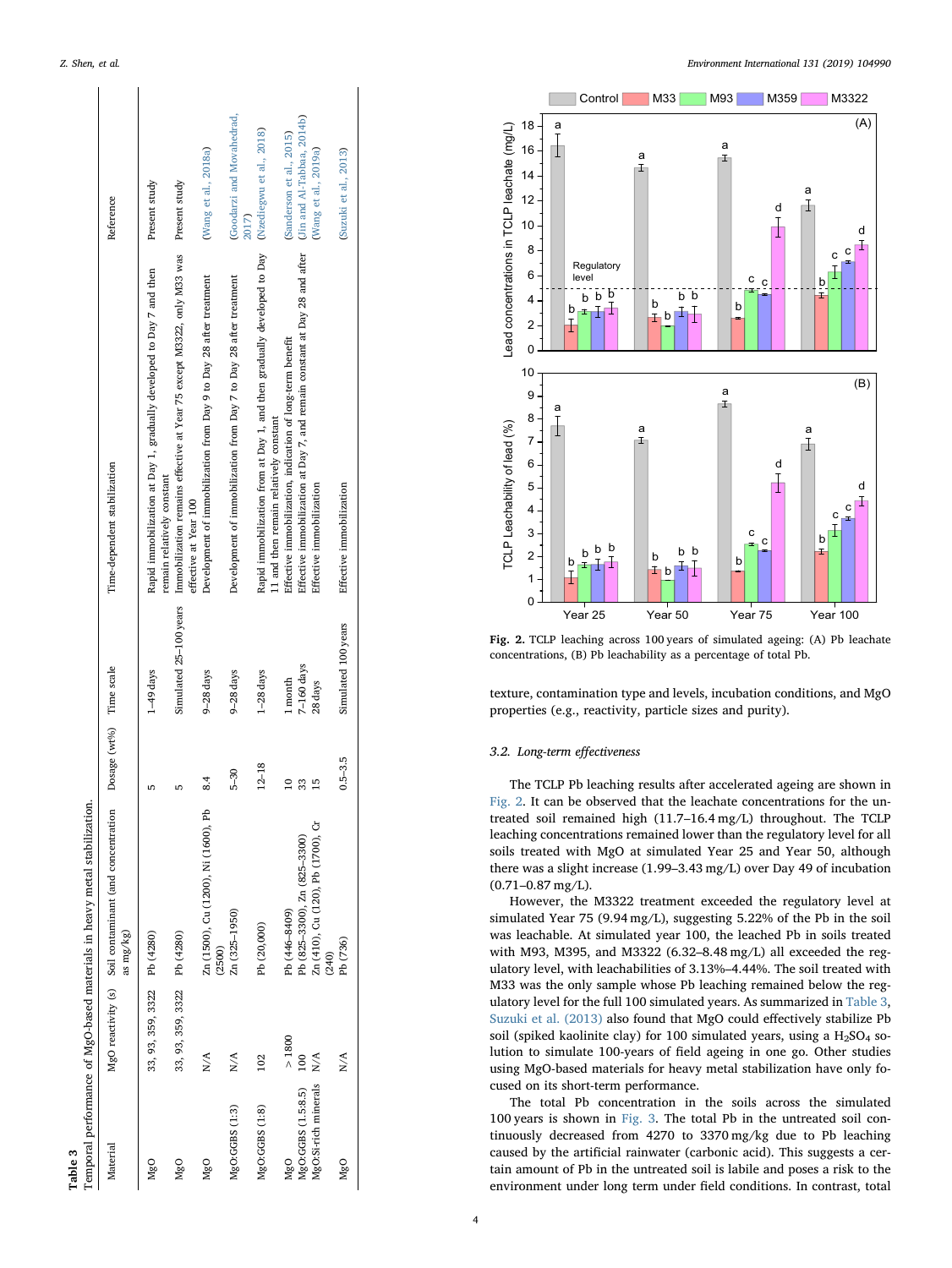<span id="page-4-0"></span>

Fig. 3. Total lead concentrations in the soils with and without MgO treatments across simulated 100 years.

Pb concentrations in the samples treated with MgO did not significantly changed across the simulated 100 years, regardless of MgO reactivity. This suggests that MgO treatments can effectively inhibit the migration of Pb in the soil. However, [Fig. 2A](#page-3-1) showed that the TCLP leached Pb concentrations for soil treated with M93, M359, and M3322 exceeded the regulatory level at Year 100. This suggests that although the total Pb concentrations in the treated soils were similar, the speciation of Pb may differ.

Therefore, the Pb speciation in the soils after 100 years of accelerated ageing was investigated using sequential extraction [\(Fig. 4](#page-4-1) and [Table 4\)](#page-5-19). The exchangeable Pb (F1) in all soils was consistently negligible. It can be observed that Pb was mainly found in F2 'carbonate-bound' (13.7%) and F3 'reducible' (84.4%) fractions. The reducible fraction represents those bound to Fe/Mn oxides [\(Filgueiras](#page-5-20) [et al., 2002](#page-5-20)). The soil contained  $3.36\%$  MnO<sub>2</sub> [\(Table 2\)](#page-1-1), therefore it can be assumed that most Pb in the untreated soil would be bound to  $MnO<sub>2</sub>$ . The carbonate-bound fraction represents precipitated metals or Pb bound to carbonates in the soil [\(Filgueiras et al., 2002;](#page-5-20) [Shen et al.,](#page-5-21) [2017\)](#page-5-21). The XRF results ([Table 2](#page-1-1)) suggests the presence of  $CaCO<sub>3</sub>$  in the soil, which will adsorb Pb onto its surface [\(Filgueiras et al., 2002\)](#page-5-20); the alkaline nature of the soil may have also aided the precipitation of Pb.

After MgO treatment, the carbonate-bound Pb fraction increased from 13.7% to 18.8%–26.9%, due to the increased alkalinity and buffering capacity of MgO. More importantly, the oxidizable and residual Pb fractions significantly increased from 1.84% to 23.8%–35.9% showing strong binding between Pb and MgO hydration products. The

<span id="page-4-1"></span>

Fig. 4. Leaching behavior of lead in soils with and without MgO treatments at simulated Year 100 (F1 - exchangeable fraction, F2 – carbonate-bound fraction, F3 – reducible fraction, F4 – oxidizable and residual fractions).

residual fraction represents the most stable fraction with the lowest environmental risk. Therefore, even after simulated 100 years, the MgO treatments significantly enhanced the immobilization of Pb in the soil. The soils treated with M33 showed the highest residual Pb fraction.

### 3.3. Influence of MgO reactivity

It was hypothesized that MgO with higher reactivity (i.e. M33) would perform better for Pb stabilization in the short term due to its rapid dissolution and hydration rate, but it would be less effective in the long-term due to a lower buffering capacity against acid rain. The present findings reject this hypothesis. All MgO products in the investigated reactivity range (reactivity values = 33–3322 s) effectively immobilized the Pb in the soils rapidly within 1 day, and all treatments remained effective for the 49-day incubation period. The function of MgO reactivity at  $< 1$  day is not considered valuable and was not investigated.

In the simulated long term, the M33 product with the highest reactivity revealed the best performance for Pb immobilization, being the only one to remain below the TCLP regulatory level after simulated 100 years. The soil treated with M3322 with the lowest reactivity was the first to exceed the TCLP regulatory level at simulated Year 75. This may be attributed to the highly reactive MgO having a significantly larger specific surface area [\(Table 1](#page-1-0)) which aids the reaction between Pb and MgO, and may also facilitate the formation of hydromagnesitelike minerals when in contact with the carbonic water. A range of hydrated magnesium carbonates (HMCs, e.g., hydromagnesite or nesquehonite) minerals can be formed in the MgO-CO<sub>2</sub>-H<sub>2</sub>O system, and these minerals have significantly higher buffering capacity against acid dissolution than Mg(OH)<sub>2</sub> due to the presence of  $CO_3^2$ <sup>-</sup> ([Hopkinson](#page-5-22) [et al., 2012](#page-5-22)).

M3322 has the lowest reactivity, mainly forming  $Mg(OH)_2$  as a hydration product with less HMCs. Therefore, Pb leaching was greater for the soil treated with M3322 than M33 after simulated 100 years. XRD was applied to identify hydromagnesite-like minerals (Fig. S2), however, no significant peaks were observed, probably due to the small amount of MgO in the soils and the low crystallinity of the HMCs.

# 3.4. Environmental implications and limitations

The M33 product exhibited rapid stabilizing performance and longterm effectiveness for Pb stabilization in the Pb contaminated clayey soil. Further studies are needed to determine if this would also be the case for sandy soils, however, clayey soils are typically more difficult to stabilize than sandy soils [\(Shen et al., 2016\)](#page-5-15).

It can be observed from [Fig. 5](#page-5-23) that the pH values of the treated soils continuously decreased due to carbonization; by air in the incubation stage, and by carbonic acid dissolution in the accelerated ageing stage. After the simulated 100 years, the pH of the MgO-treated soils decreased from 10.1–10.4 to 8.46–8.54. If the accelerated ageing continued, the pH values of the soils may further decrease, and the soil treated with M33 may exceed the TCLP regulatory level for Pb eventually.

It should be noted that under field conditions, the infiltration of rainfall into a soil and its contact with soil particles depends upon the interconnected effective pore space and the hydraulic conductivity of the soil. However, in the current study, loose soil was thoroughly mixed with carbonic acid solution under continuous stirring conditions. The contact between the soil particles and the carbonic acid was much greater than it would be under field conditions, therefore, the results present here may be considered conservative. In field conditions, in addition to rainfall wash and wet and dry cycles, other environmental factors (e.g., groundwater flow, microbial activity, freezing and thawing cycle, and temperature change) may also affect the long-term effectiveness of Pb stabilization by MgO. Therefore, the accelerated ageing is suggested to couple more environmental influencing factors to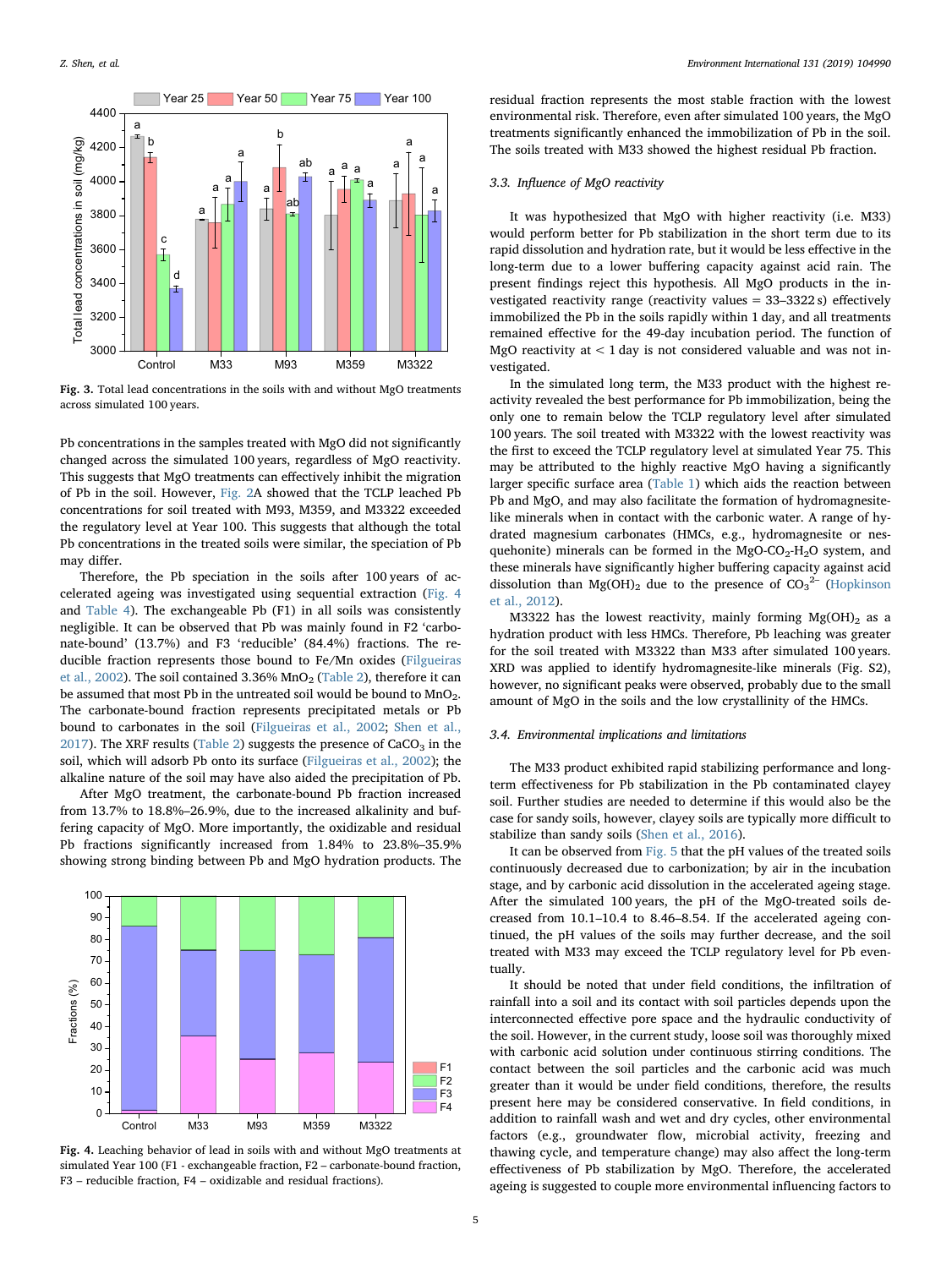# <span id="page-5-19"></span>Table 4

|  |  |  |  | Sequential leaching concentrations of Pb for soils with and without MgO treatments at simulated Year 100. |
|--|--|--|--|-----------------------------------------------------------------------------------------------------------|
|--|--|--|--|-----------------------------------------------------------------------------------------------------------|

|      | ັ       |      |       | $\overline{\phantom{a}}$ |         |      |         |      |         |       |  |
|------|---------|------|-------|--------------------------|---------|------|---------|------|---------|-------|--|
| Step | Control |      | M33   |                          |         | M93  |         | M359 |         | M3322 |  |
|      | mg/kg   | $\%$ | mg/kg | $\%$                     | mg/kg   | $\%$ | mg/kg   | $\%$ | mg/kg   | $\%$  |  |
| F1   | 1.44    | 0.04 | 0.28  | 0.007                    | $<$ LOD | N/A  | $<$ LOD | N/A  | $<$ LOD | N/A   |  |
| F2   | 462     | 13.7 | 991   | 24.8                     | 1000    | 24.8 | 1040    | 26.8 | 721     | 18.8  |  |
| F3   | 2850    | 84.4 | 1570  | 39.3                     | 2010    | 50.0 | 1750    | 45.0 | 2200    | 57.3  |  |
| F4   | 62      | 1.84 | 1440  | 35.9                     | 1020    | 25.2 | 1100    | 28.2 | 912     | 23.8  |  |

NOTE: LOD = limit of detection; F1 - exchangeable fraction, F2 – carbonate-bound fraction, F3 – reducible fraction, F4 – oxidizable and residual fractions.

<span id="page-5-23"></span>

Fig. 5. Variation of pH values of soils with and without MgO treatments across in the short and long terms.

perform a more comprehensive prediction.

# 4. Conclusions

It was observed that all four MgO products with different reactivity values effectively immobilized Pb in the contaminated clayey soil in the short term. The treated soil leachate concentrations were reduced to below the TCLP regulatory level within only 1 day, suggesting the possibility of rapid treatment of contaminated sites in practical applications.

Under simulated long-term conditions, the soil treated with M33 (the highest reactivity MgO) was the only treatment to remain below the regulatory level after 100 simulated years. Whereas the soil treated with M3322 (lowest reactivity) was the first to exceed the regulatory level at simulated Year 75. The better resistance to acid dissolution for the higher reactivity MgO treatment was attributed to the formation of hydrated magnesium carbonates that contributed to the immobilization of Pb.

In general, the M33 product showed fast stabilizing performance and long-term effectiveness. More reactive MgO products are also associated with having lower cost, and reduced energy consumption during its manufacture. This study suggests that more reactive MgO products are more suitable for the stabilization of Pb in clayey soil remediation. Further studies are warranted to examine its performance for other heavy metals and for other soil textures.

# Acknowledgements

This work was supported by China's National Water Pollution Control and Treatment Science and Technology Major Project (Grant No. 2018ZX07109-003), and the National Key Research and

Development Program of China (Grant No. 2018YFC1801300). The first author would like to thank the Killam Trusts of Canada for kindly providing the Izaak Walton Killam Memorial Postdoctoral Fellowship.

#### Appendix A. Supplementary data

Supplementary data to this article can be found online at [https://](https://doi.org/10.1016/j.envint.2019.104990) [doi.org/10.1016/j.envint.2019.104990.](https://doi.org/10.1016/j.envint.2019.104990)

#### References

- <span id="page-5-8"></span>Cao, F., Miao, M., Yan, P., 2018. Eff[ects of reactivity of MgO expansive agent on its](http://refhub.elsevier.com/S0160-4120(19)31257-7/rf0010) [performance in cement-based materials and an improvement of the evaluating](http://refhub.elsevier.com/S0160-4120(19)31257-7/rf0010) [method of MEA reactivity. Constr. Build. Mater. 187, 257](http://refhub.elsevier.com/S0160-4120(19)31257-7/rf0010)–266.
- <span id="page-5-11"></span>[Chen, Q., Tyrer, M., Hills, C.D., Yang, X., Carey, P., 2009. Immobilisation of heavy metal](http://refhub.elsevier.com/S0160-4120(19)31257-7/rf0015) in cement-based solidifi[cation/stabilisation: a review. Waste Manag. 29, 390](http://refhub.elsevier.com/S0160-4120(19)31257-7/rf0015)–403.
- <span id="page-5-6"></span>Conner, J.R., Hoeff[ner, S.L., 1998. The history of stabilization/solidi](http://refhub.elsevier.com/S0160-4120(19)31257-7/rf0020)fication technology. [Crit. Rev. Environ. Sci. Technol. 28, 325](http://refhub.elsevier.com/S0160-4120(19)31257-7/rf0020)–396.
- <span id="page-5-14"></span>[Du, E., Dong, D., Zeng, X., Sun, Z., Jiang, X., de Vries, W., 2017. Direct e](http://refhub.elsevier.com/S0160-4120(19)31257-7/rf0030)ffect of acid rain [on leaf chlorophyll content of terrestrial plants in China. Sci. Total Environ. 605,](http://refhub.elsevier.com/S0160-4120(19)31257-7/rf0030) 764–[769](http://refhub.elsevier.com/S0160-4120(19)31257-7/rf0030).
- <span id="page-5-20"></span>[Filgueiras, A.V., Lavilla, I., Bendicho, C., 2002. Chemical sequential extraction for metal](http://refhub.elsevier.com/S0160-4120(19)31257-7/rf0035) [partitioning in environmental solid samples. J. Environ. Monit. 4, 823](http://refhub.elsevier.com/S0160-4120(19)31257-7/rf0035)–857.
- <span id="page-5-17"></span>[Goodarzi, A.R., Movahedrad, M., 2017. Stabilization/solidi](http://refhub.elsevier.com/S0160-4120(19)31257-7/rf0040)fication of zinc-contaminated [kaolin clay using ground granulated blast-furnace slag and di](http://refhub.elsevier.com/S0160-4120(19)31257-7/rf0040)fferent types of acti[vators. Appl. Geochem. 81, 155](http://refhub.elsevier.com/S0160-4120(19)31257-7/rf0040)–165.
- <span id="page-5-22"></span>[Hopkinson, L., Kristova, P., Rutt, K., Cressey, G., 2012. Phase transitions in the system](http://refhub.elsevier.com/S0160-4120(19)31257-7/rf0045) MgO–CO2–[H2O during CO2 degassing of Mg-bearing solutions. Geochim.](http://refhub.elsevier.com/S0160-4120(19)31257-7/rf0045) [Cosmochim. Acta 76, 1](http://refhub.elsevier.com/S0160-4120(19)31257-7/rf0045)–13.
- <span id="page-5-0"></span>Jia, X., O'[Connor, D., Hou, D., Jin, Y., Li, G., Zheng, C., Ok, Y.S., Tsang, D.C.W., Lu, J.,](http://refhub.elsevier.com/S0160-4120(19)31257-7/rf0050) [2019. Groundwater depletion and contamination: spatial distribution of groundwater](http://refhub.elsevier.com/S0160-4120(19)31257-7/rf0050) [resources sustainability in China. Sci. Total Environ. 672, 551](http://refhub.elsevier.com/S0160-4120(19)31257-7/rf0050)–562.
- <span id="page-5-9"></span>[Jin, F., Al-Tabbaa, A., 2013. Thermogravimetric study on the hydration of reactive](http://refhub.elsevier.com/S0160-4120(19)31257-7/rf0055) [magnesia and silica mixture at room temperature. Thermochim. Acta 566, 162](http://refhub.elsevier.com/S0160-4120(19)31257-7/rf0055)–168.
- <span id="page-5-13"></span>[Jin, F., Al-Tabbaa, A., 2014a. Characterisation of di](http://refhub.elsevier.com/S0160-4120(19)31257-7/rf0060)fferent commercial reactive magnesia. [Adv. Cem. Res. 26, 101](http://refhub.elsevier.com/S0160-4120(19)31257-7/rf0060)–113.
- <span id="page-5-7"></span>[Jin, F., Al-Tabbaa, A., 2014b. Evaluation of novel reactive MgO activated slag binder for](http://refhub.elsevier.com/S0160-4120(19)31257-7/rf0065) [the immobilisation of lead and zinc. Chemosphere 117, 285](http://refhub.elsevier.com/S0160-4120(19)31257-7/rf0065)–294.
- <span id="page-5-10"></span>[Jin, F., Gu, K., Al-Tabbaa, A., 2015. Strength and hydration properties of reactive MgO](http://refhub.elsevier.com/S0160-4120(19)31257-7/rf0070)[activated ground granulated blastfurnace slag paste. Cem. Concr. Compos. 57, 8](http://refhub.elsevier.com/S0160-4120(19)31257-7/rf0070)–16.
- <span id="page-5-5"></span>Jin, Y., O'[Connor, D., Ok, Y.S., Tsang, D.C.W., Liu, A., Hou, D., 2019. Assessment of](http://refhub.elsevier.com/S0160-4120(19)31257-7/rf0075) [sources of heavy metals in soil and dust at children](http://refhub.elsevier.com/S0160-4120(19)31257-7/rf0075)'s playgrounds in Beijing using GIS [and multivariate statistical analysis. Environ. Int. 124, 320](http://refhub.elsevier.com/S0160-4120(19)31257-7/rf0075)–328.
- <span id="page-5-3"></span>[Madrigal, J.M., Persky, V., Pappalardo, A., Argos, M., 2018. Association of heavy metals](http://refhub.elsevier.com/S0160-4120(19)31257-7/rf0080) [with measures of pulmonary function in children and youth: results from the National](http://refhub.elsevier.com/S0160-4120(19)31257-7/rf0080) [Health and Nutrition Examination Survey \(NHANES\). Environ. Int. 121, 871](http://refhub.elsevier.com/S0160-4120(19)31257-7/rf0080)–878.
- <span id="page-5-16"></span>Nzediegwu, [C., Prasher, S., Elsayed, E., Dhiman, J., Mawof, A., Patel, R., 2018. E](http://refhub.elsevier.com/S0160-4120(19)31257-7/rf0090)ffect of [biochar on heavy metal accumulation in potatoes from wastewater irrigation. J.](http://refhub.elsevier.com/S0160-4120(19)31257-7/rf0090) [Environ. Manag. 232, 153](http://refhub.elsevier.com/S0160-4120(19)31257-7/rf0090)–164.
- <span id="page-5-4"></span>O'[Connor, D., Hou, D., Ye, J., Zhang, Y., Ok, Y.S., Song, Y., Coulon, F., Peng, T., Tian, L.,](http://refhub.elsevier.com/S0160-4120(19)31257-7/rf0095) [2018a. Lead-based paint remains a major public health concern: a critical review of](http://refhub.elsevier.com/S0160-4120(19)31257-7/rf0095) [global production, trade, use, exposure, health risk, and implications. Environ. Int.](http://refhub.elsevier.com/S0160-4120(19)31257-7/rf0095) [121, 85](http://refhub.elsevier.com/S0160-4120(19)31257-7/rf0095)–101.
- <span id="page-5-2"></span>O'[Connor, D., Peng, T., Li, G., Wang, S., Duan, L., Mulder, J., Cornelissen, G., Cheng, Z.,](http://refhub.elsevier.com/S0160-4120(19)31257-7/rf0100) Yang, S., Hou, D., 2018b. Sulfur-modifi[ed rice husk biochar: a green method for the](http://refhub.elsevier.com/S0160-4120(19)31257-7/rf0100) [remediation of mercury contaminated soil. Sci. Total Environ. 621, 819.](http://refhub.elsevier.com/S0160-4120(19)31257-7/rf0100)
- <span id="page-5-1"></span>[Rai, P.K., Lee, S.S., Zhang, M., Tsang, Y.F., Kim, K.-H., 2019. Heavy metals in food crops:](http://refhub.elsevier.com/S0160-4120(19)31257-7/rf0105) [health risks, fate, mechanisms, and management. Environ. Int. 125, 365](http://refhub.elsevier.com/S0160-4120(19)31257-7/rf0105)–385.
- <span id="page-5-18"></span>[Sanderson, P., Naidu, R., Bolan, N., Lim, J.E., Ok, Y.S., 2015. Chemical stabilisation of](http://refhub.elsevier.com/S0160-4120(19)31257-7/rf0110) [lead in shooting range soils with phosphate and magnesium oxide: synchrotron in](http://refhub.elsevier.com/S0160-4120(19)31257-7/rf0110)[vestigation. J. Hazard. Mater. 299, 395](http://refhub.elsevier.com/S0160-4120(19)31257-7/rf0110)–403.
- <span id="page-5-12"></span>[Shand, M.A., 2006. The Chemistry and Technology of Magnesia. John Wiley & Sons.](http://refhub.elsevier.com/S0160-4120(19)31257-7/rf0115)
- <span id="page-5-15"></span>[Shen, Z.T., McMillan, O., Jin, F., Al-Tabbaa, A., 2016. Salisbury biochar did not a](http://refhub.elsevier.com/S0160-4120(19)31257-7/rf0120)ffect the [mobility or speciation of lead in kaolin in a short-term laboratory study. J. Hazard.](http://refhub.elsevier.com/S0160-4120(19)31257-7/rf0120) [Mater. 316, 214](http://refhub.elsevier.com/S0160-4120(19)31257-7/rf0120)–220.
- <span id="page-5-21"></span>[Shen, Z., Zhang, Y., Jin, F., McMillan, O., Al-Tabbaa, A., 2017. Qualitative and quanti](http://refhub.elsevier.com/S0160-4120(19)31257-7/rf0125)[tative characterisation of adsorption mechanisms of lead on four biochars. Sci. Total](http://refhub.elsevier.com/S0160-4120(19)31257-7/rf0125)